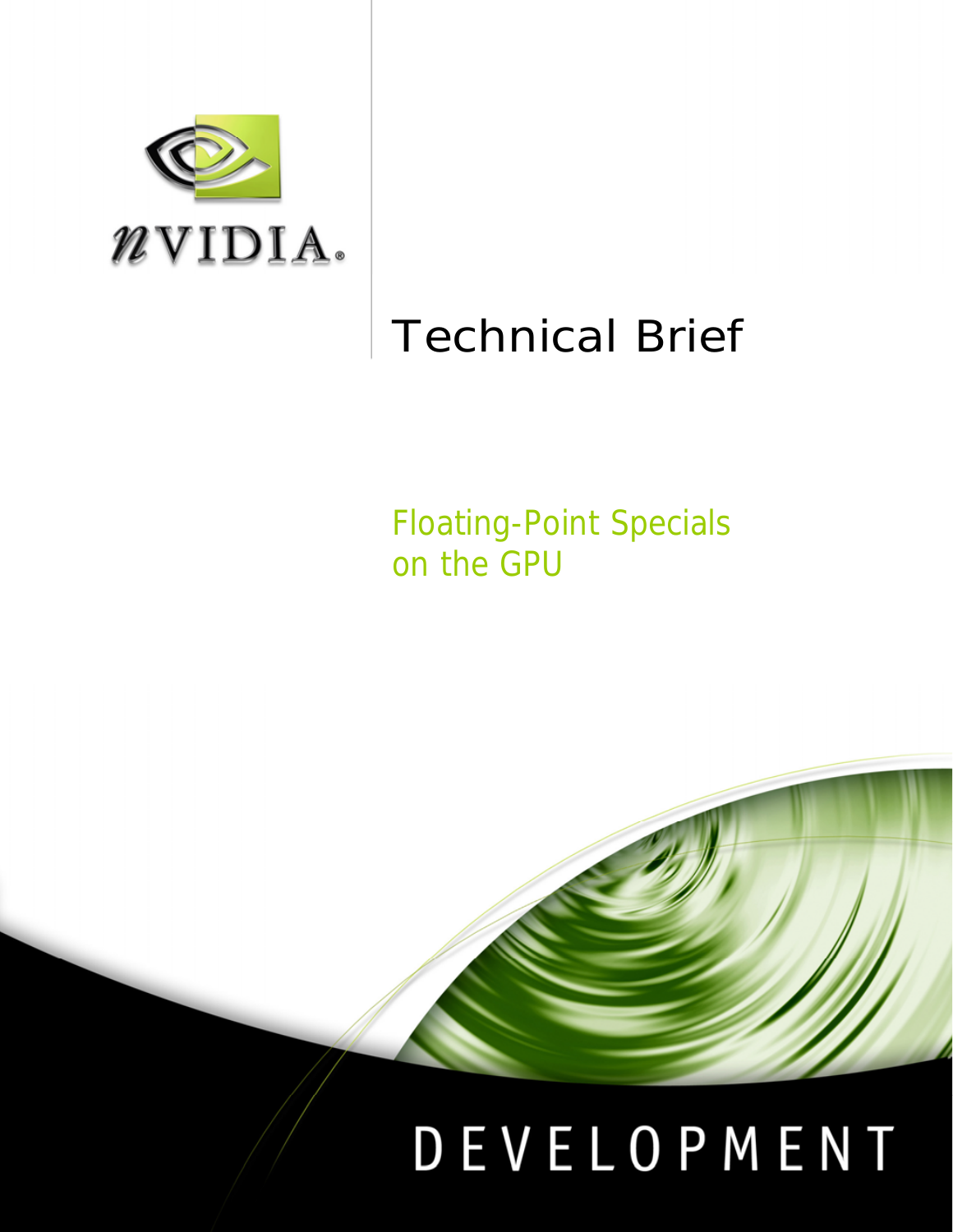# **Table of Contents**

Floating-Point Specials on the GPU Cem Cebenoyan cem@nvidia.com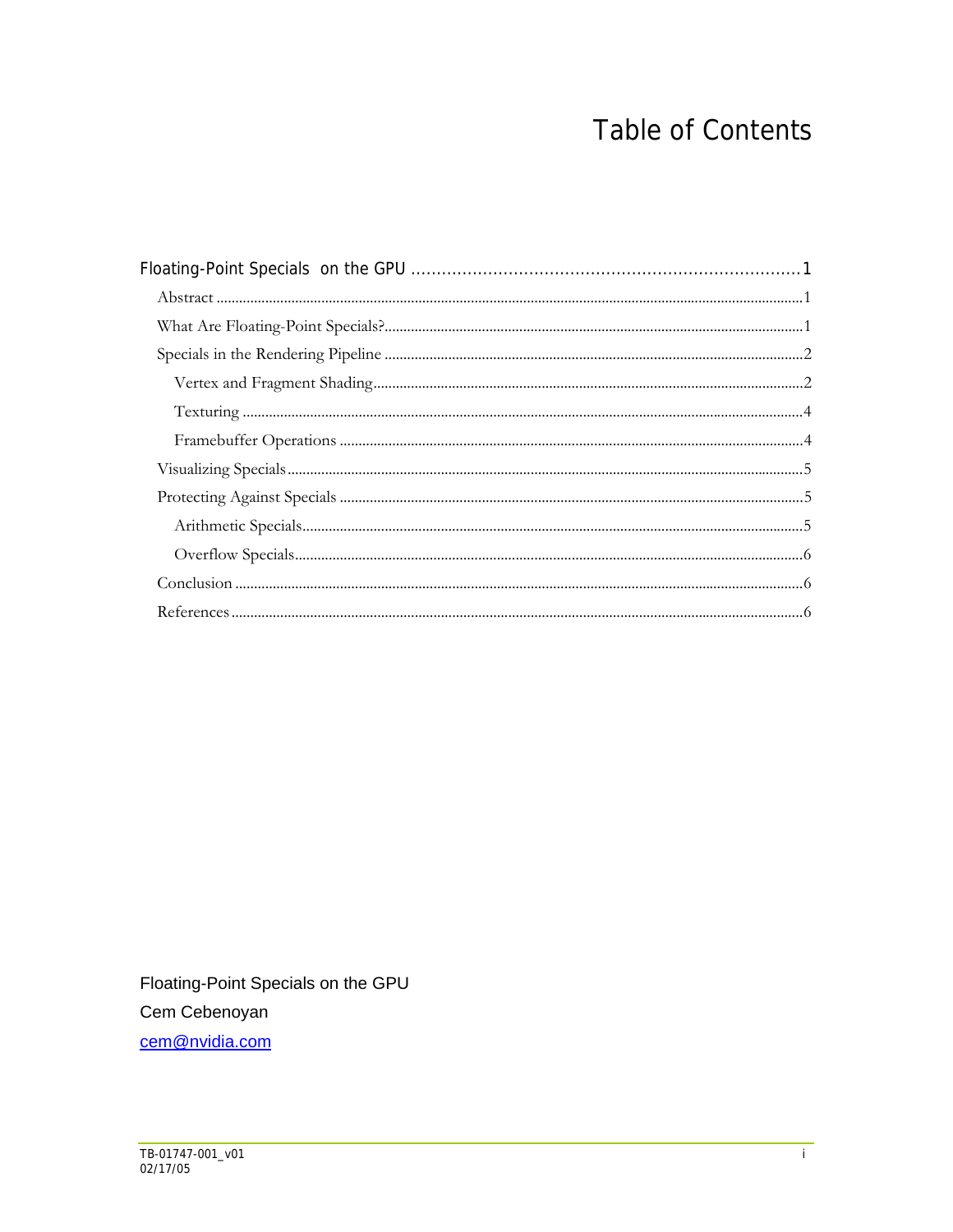# Floating-Point Specials on the GPU

# <span id="page-2-0"></span>Abstract

Floating-point math sometimes results in the generation of floating-point specials (such as NaNs and Infs), on a CPU as well as on GPUs. These special numbers often result in unintuitive rendering results that are hard to debug. This paper describes when floating-point specials are generated in various stages of a modern GPU pipeline, and discusses methods for handling and protecting against these situations.

# What Are Floating-Point Specials?

Floating-point specials arise when the result of a floating-point math operation is either undefined or out of the range of representable values for a given floating-point format. For example, dividing a positive non-zero number by zero will result in a special value of +Inf (positive infinity), and dividing a negative non-zero number by zero will result in  $-\text{Inf}$  (negative infinity). Dividing zero by zero will result in  $\text{Na} \text{N}^1$  $\text{Na} \text{N}^1$ (not-a-number).

CPUs have been generating these special numbers for years (they are in the IEEE 754 floating-point spec, and more readably explained in [Goldberg 91]), and programmers include code to handle these cases because they have come to expect them for certain operations on the CPU (like divide-by-zero). The generation of these values on the GPU, however, is often surprising, due to a few differences between current GPU and CPU programming environments:

- Not all GPUs fully support floating-point specials. All NVIDIA GPUs that support floating-point math do, but this does not generally apply to all IHVs.
- Due to support for half-precision (fp16) values in shaders, textures, and render targets, overflow conditions are much easier to generate. While a single precision (fp32) floating-point value will overflow (generating +Inf) at around 3.4e38, fp16 values overflow at a more achievable 65504.
- Lack of full-featured GPU hardware debuggers can make these issues more difficult to diagnose.

-

<span id="page-2-1"></span><sup>1</sup> There is only one NaN format in the GeForce FX and GeForce 6 series. There is no SNaN or QNaN distinction. All NaNs are, essentially, QNaNs.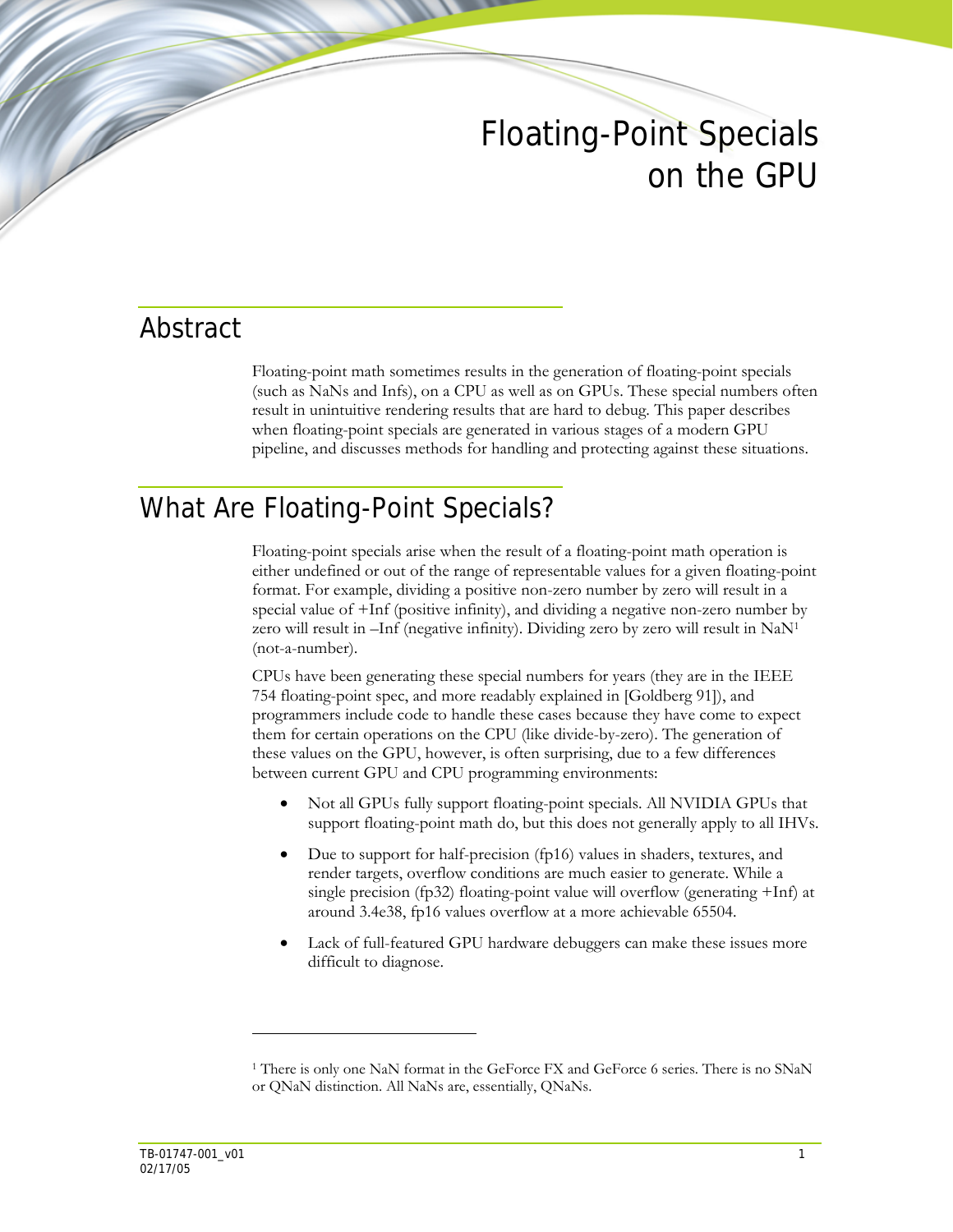• Until recently, GPU programming was restricted to using fixed-point arithmetic, so most developers aren't used to handling these cases.

For these reasons, the best way to prevent problems with floating-point specials in your app is to write your GPU algorithms robustly, actively preventing their creation.

# <span id="page-3-0"></span>Specials in the Rendering Pipeline

Many stages of the GPU pipeline can generate (or at least propagate) specials; we concentrate here on the shading stages (vertex and fragment), texturing operations, and framebuffer access. Keep in mind that specials propagate from one stage to the next, so outputting a special from the fragment shader is guaranteed to result in a special reaching the framebuffer, if a pixel is written.

#### Vertex and Fragment Shading

Many basic shading operations generate special results depending on input. See tables 1, 2, and 3 for a few specific examples.

| A         | B          | $(A * B)$ | $(A + B)$  |
|-----------|------------|-----------|------------|
| 0.0       | $+/-$ Inf  | NaN       | $+/-$ Inf  |
| $+Inf$    | $-Inf$     | $-Inf$    | <b>NaN</b> |
| $+/-$ Inf | non-zero X | $+/-$ Inf | $+/-$ Inf  |
| NaN       | X          | NaN       | NaN        |

Table 1. Result of multiplication and addition of special numbers. (X denotes a non-special number)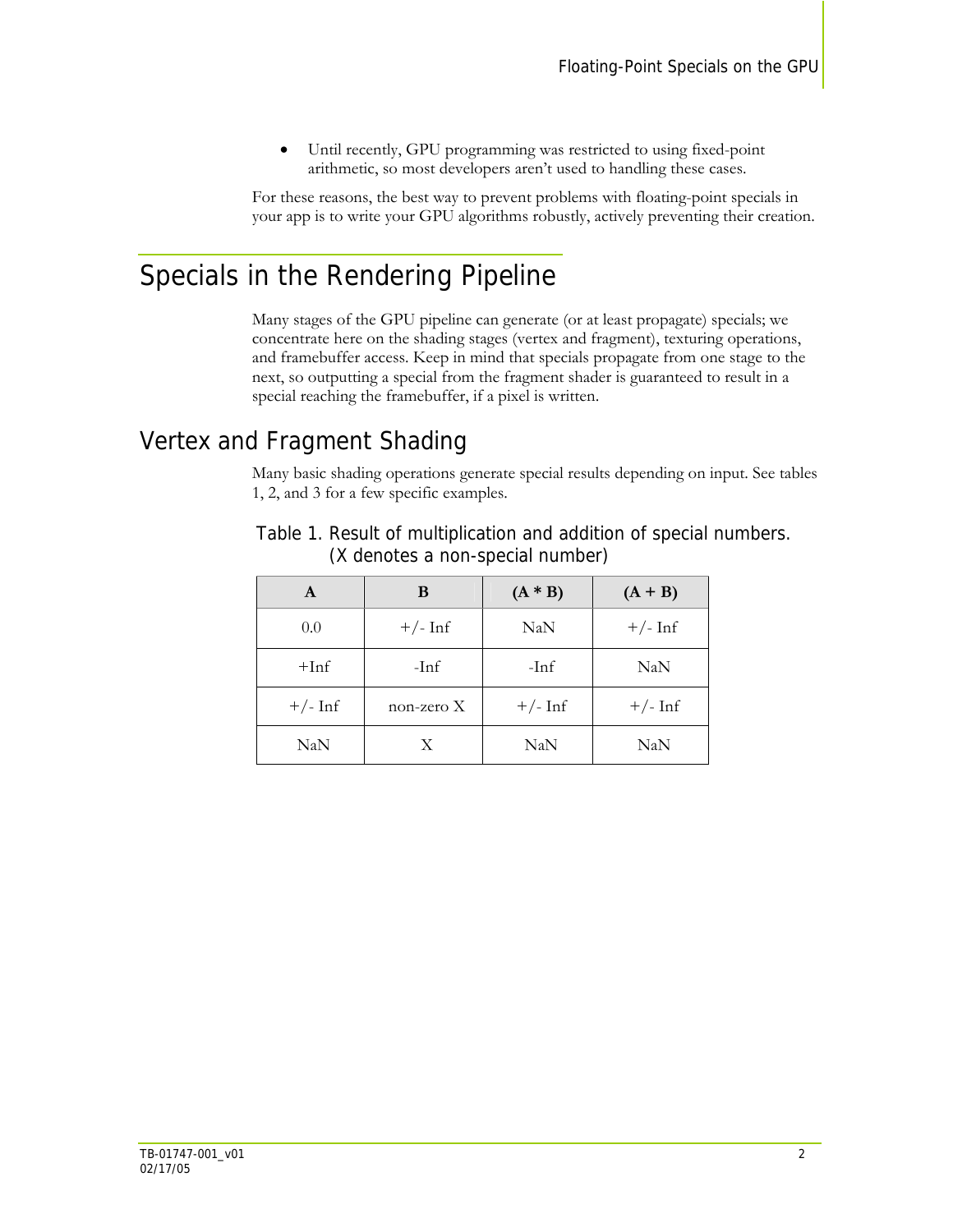| $\mathbf{A}$ | rcp(A)   | rsq(A)     | log <sub>2</sub> (A) | exp <sub>2</sub> (A) |
|--------------|----------|------------|----------------------|----------------------|
| 0.0          | $+Inf$   | $+Inf$     | $-Inf$               | 1.0                  |
| $+Inf$       | 0.0      | 0.0        | $+Inf$               | $+Inf$               |
| -Inf         | 0.02     | <b>NaN</b> | <b>NaN</b>           | 0.0                  |
| $-X$         | $1 / -X$ | <b>NaN</b> | <b>NaN</b>           | $2-X$                |
| NaN          | NaN      | NaN        | NaN                  | NaN                  |

Table 2. Result of unary operations. (-X denotes a negative non-special number)

Table [3](#page-4-1). Result of comparisons of special numbers<sup>3</sup>

| A          | В          | max(A, B)  | min(A, B)  | $(A == B)$ |
|------------|------------|------------|------------|------------|
| $+Inf$     | $+Inf$     | $+Inf$     | $+Inf$     |            |
| $+Inf$     | $-Inf$     | $+Inf$     | -Inf       |            |
| $+/-$ Inf  | <b>NaN</b> | <b>NaN</b> | <b>NaN</b> | O          |
| <b>NaN</b> | <b>NaN</b> | <b>NaN</b> | <b>NaN</b> |            |

We lump vertex and fragment shading together here because the handling of specials for similar operations are identical, however, there are some important practical differences:

- Fragment shaders can operate on fp16 values (in Direct3D, this is done using the **\_pp** instruction modifier for shader assembly, or the **half** data type in HLSL), while vertex shaders do all operations on fp32 values. fp16 values generally operate identically to fp32 values, but will overflow to  $+/-$  Inf much more easily. The maximum representable fp16 value is 65504.
- Fragment shaders often output to a different precision floating-point format in the framebuffer, resulting in a conversion that can cause finite values to overflow. For example, when writing out to an fp16 render target, a finite but

<u>.</u>

<span id="page-4-0"></span><sup>2</sup> Strictly speaking, this computation produces -0.0 (negative zero).

<span id="page-4-1"></span><sup>3</sup> Note that these tables list the results of operations from the point-of view of the GPU hardware. Practically, a compiler could, for example, optimize out or reorder an operation like (A == B) depending on inputs, resulting in behavior that seems different from that listed in the tables above.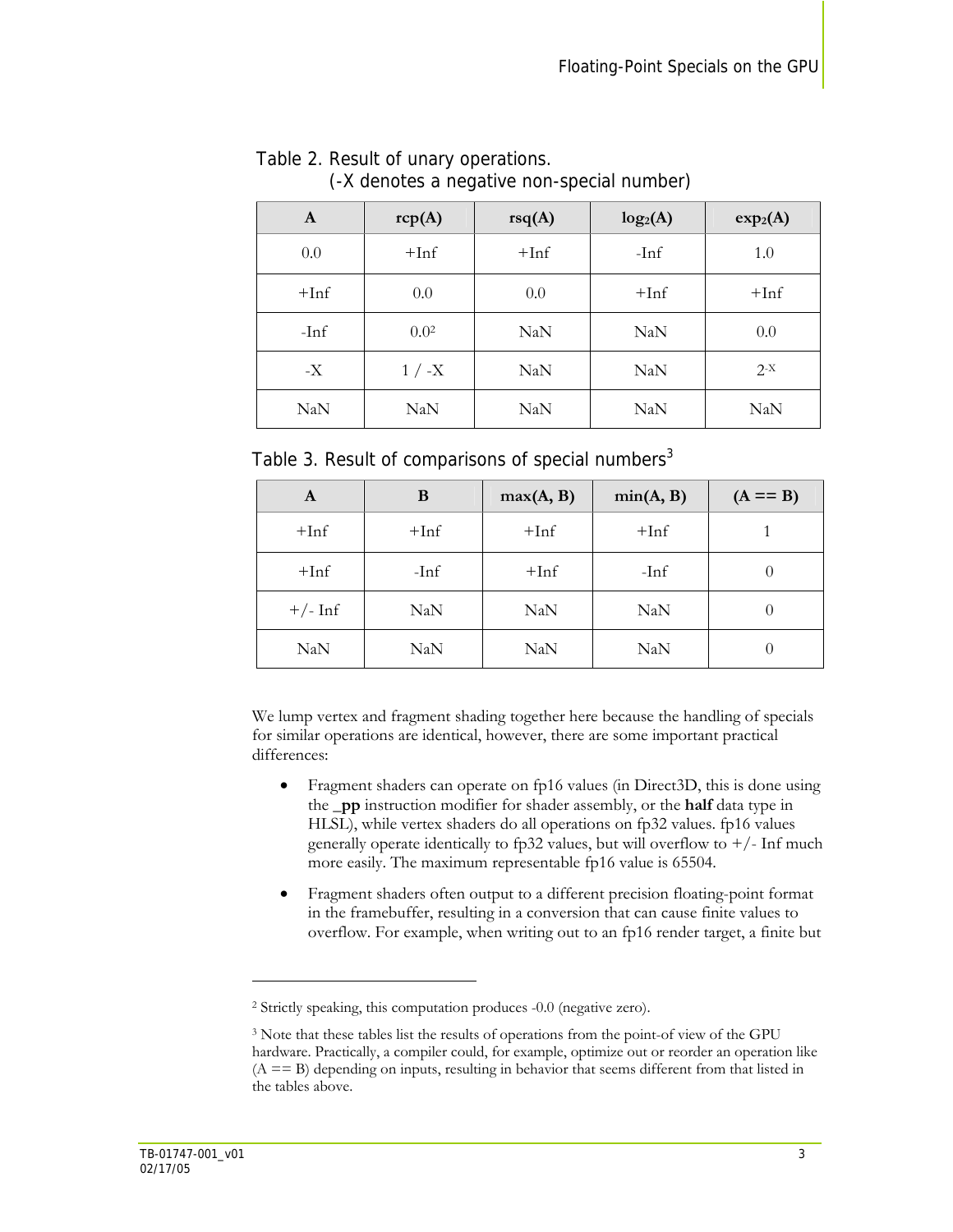large fp32 value in the fragment shader will get converted to +Inf in fp16 format. This overflow generation of Inf does not happen with vertex shaders because a large finite fp32 value in the shader either gets written to a highprecision interpolator (like a texture coordinate) in which case it is preserved, or is converted to a low-precision fixed-point format (like for the diffuse interpolator or the fog distance) in which case it is simply clamped to [0..1].

### <span id="page-5-0"></span>**Texturing**

Surprisingly, simple texturing can also generate and propagate specials. Obviously, if your floating-point textures contain special numbers, for textures fetched from the vertex or fragment shader, these are passed through to the shader upon texture fetch. More subtly, floating-point texture filtering (currently supported by GeForce 6800 and 6600 GPUs in the fragment shader for fp16 texture formats) can generate special numbers, depending on input[.4](#page-5-1)

It may seem strange for special values to exist inside a texture, but this actually occurs frequently when doing framebuffer post-processing effects, such as blur, on a floatingpoint buffer. In this case, if any specials exist in the framebuffer (such as an Inf due to overflow in a previous rendering pass) these are fetched by texture in the blur pass and, due to the nature of many blur algorithms, propagated over the (entire) screen.

#### Framebuffer Operations

Framebuffer operations can have especially subtle interactions with floating-point specials. There are a couple of specific gotchas to look out for when dealing with the framebuffer:

- As stated earlier, outputting a finite value from the shader can cause an overflow if the render target format is of lower precision than the shader output.
- Alpha blending operations are able to generate specials on hardware that supports alpha blending with floating-point surfaces (the GeForce 6 series supports fp16 per-component alpha blending). So the shader rules for arithmetic apply here as well. For example, if you output an Inf in the RGB channels, a zero in the alpha channel, and set SRCALPHA:INVSRCALPHA blending, you will generate a NaN while blending which gets written to the framebuffer. Another, more subtle example: if you are summing lights into a floating-point buffer (ONE:ONE blending) and (SRCCOLOR + DESTCOLOR) is greater than the maximum representable value of the framebuffer format, you will get overflow, resulting in +Inf being output. Note that this can happen even if all inputs (SRCCOLOR and DESTCOLOR) are finite values.

-

<span id="page-5-1"></span><sup>4</sup> Filtering (and texture fetch in general) will not, however, generate specials if specials do not exist in the source texture. Finiteness is preserved by texture.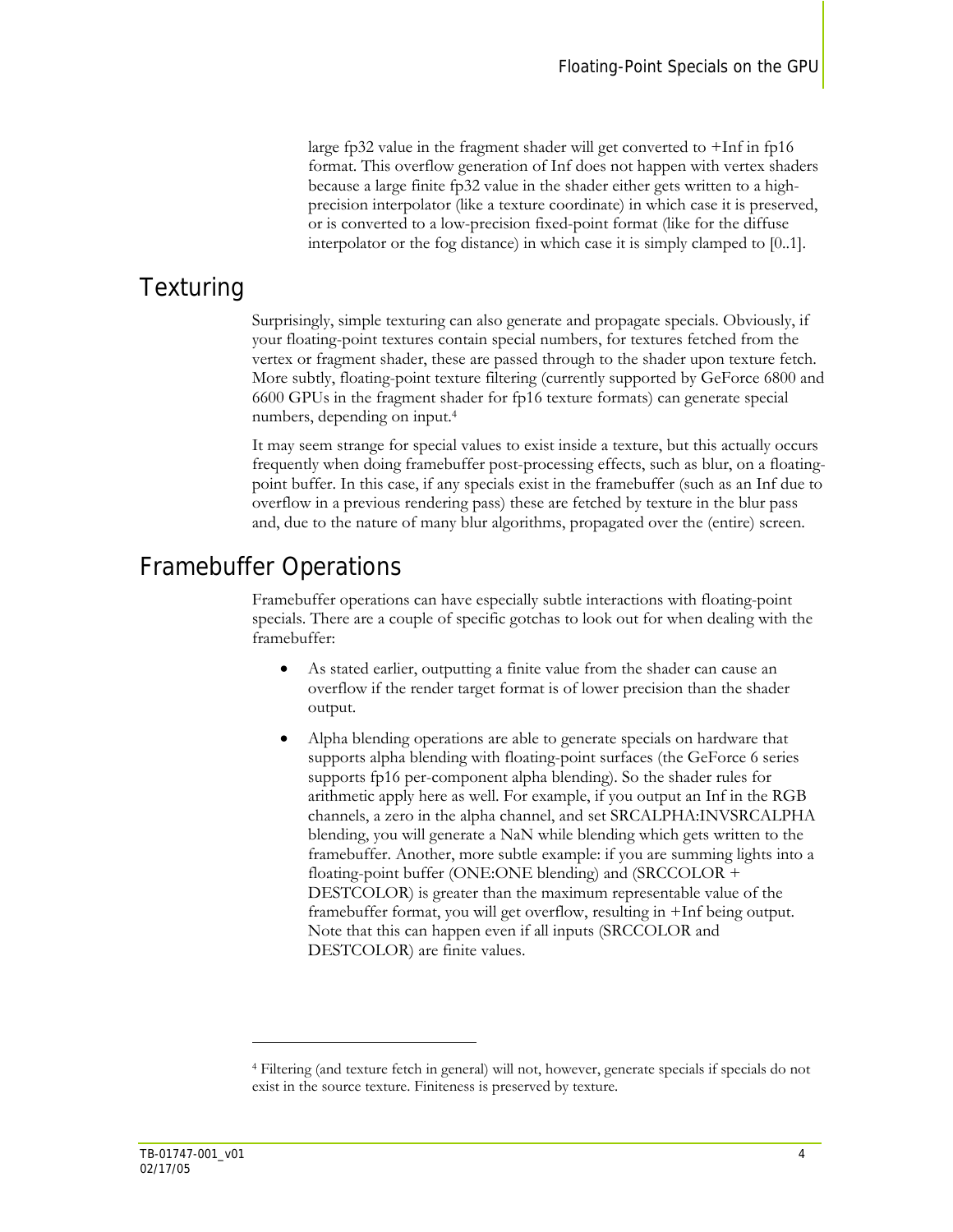# <span id="page-6-0"></span>Visualizing Specials

One of the tell-tale signs of a floating-point special problem is if your application periodically has all or part of the screen turn black or white. Since you cannot directly visualize a floating-point surface on a GeForce6 GPU, most algorithms dealing with floating-point data convert them to fixed-point at some point. In this step, a +Inf becomes white (1.0), and –Inf and NaN become black. Since most every value involved in an arithmetic expression with a special becomes a special (see Table 1), a single special value ends up propagating over a significant number of pixels in the final frame buffer. This is especially true for algorithms where a single destination pixel is influenced by many source pixels (for example, a blur).

# Protecting Against Specials

There's only one way to eradicate specials from your GPU algorithms: make sure they do not get created in the first place. There are two basic ways to create a special – with undefined arithmetic and due to overflow. We cover each in turn.

#### Arithmetic Specials

A special can be generated arithmetically with a simple bit of HLSL like this:

| float3 vec = HalfAngleVec.xyz; //grab half angle vector |                                     |
|---------------------------------------------------------|-------------------------------------|
| $fl$ oat vecLen = $l$ ength(vec); //compute $l$ ength   |                                     |
| $vec / = vecLen$                                        | //normalize (could divide by zero!) |

If vec is of zero length, this snippet will cause vec to be the three vector (+Inf, +Inf, +Inf) which will likely wreak havoc on the rest of the shader.

A simple solution to add robustness and avoid a special is to test for the zero-length condition, just as you would in a CPU algorithm:

| float3 vec = HalfAngleVec.xyz; //grab half angle vector                          |                          |
|----------------------------------------------------------------------------------|--------------------------|
| $\frac{f}{f}$ oat vecLen = $\frac{f}{f}$ = $\frac{f}{f}$ (vec); //compute length |                          |
| if (vecLen != 0)                                                                 |                          |
| $vec / = vecLen$                                                                 | //normalize, more safely |

Note that this additional test can increase the cost of your shader, so it should only be done if the boundary condition is actually practically possible.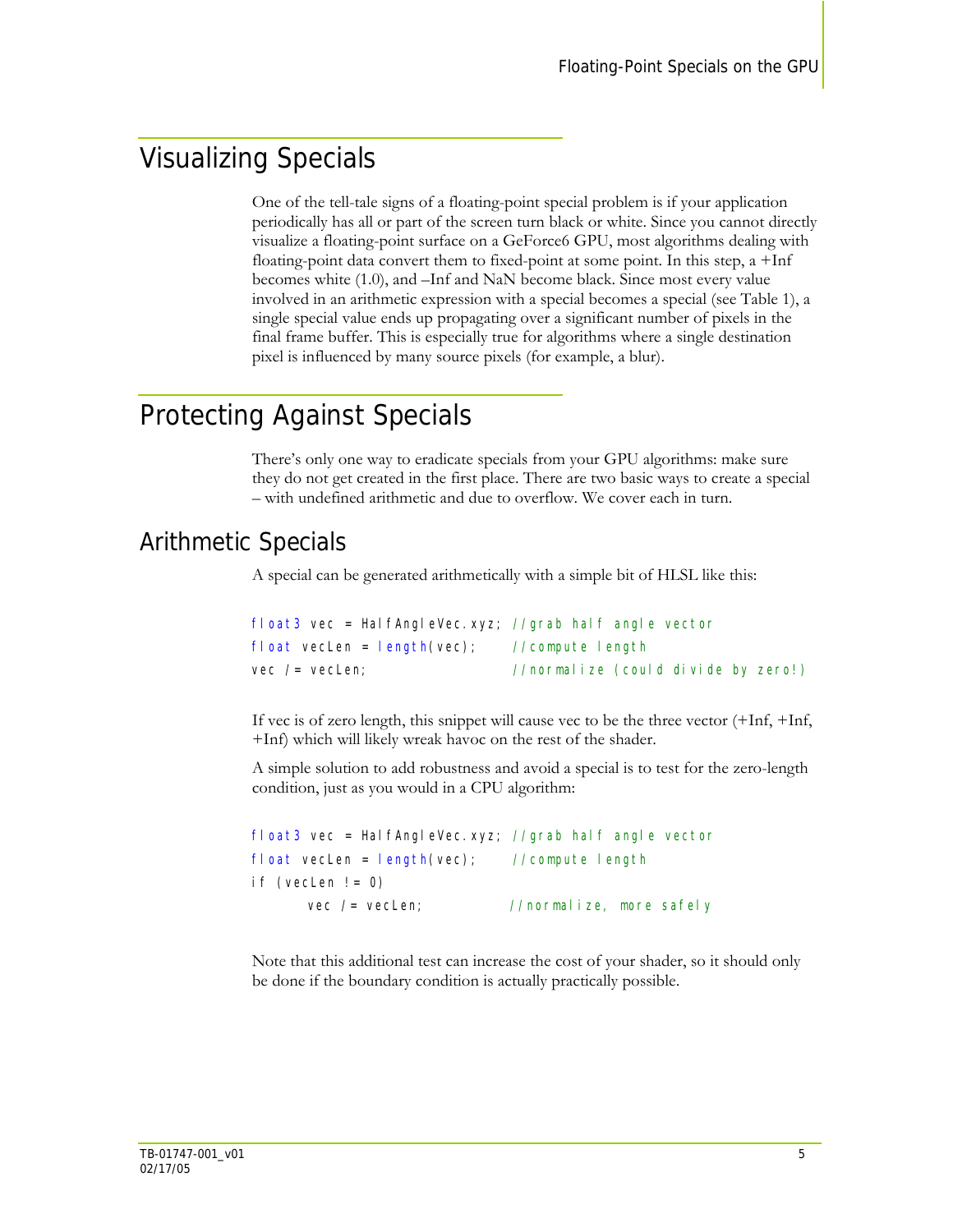#### <span id="page-7-0"></span>Overflow Specials

Specials generated due to overflow conditions are trickier. As previously stated, these can happen inside a shader, but are more likely to occur due to a range mismatch between values inside a fragment shader and the output render target format. Testing for this case is easy: simply add code to the end of your fragment shader to test for exceeding the bounds of the render target format:

```
//compute world-space position 
float3 worldSpacePos = mu (objPosition, WorldTransform);
//perform lighting <snipped> 
//clamp z to fp16 range 
worldSpacePos. z = min(n) dSpacePos. z, 65504);
//store world space depth in alpha, output is 4xfp16 surface 
return float4(color, worldSpacePos.z);
```
Note that this technique of clamping on output is very powerful– it not only solves the case of overflow, but it also reduces the chance of a special getting generated by framebuffer blending, and also localizes specials generated arithmetically (like the divide by zero example in the previous section). After all, if what happens in the shader stays in the shader – and it does if you keep from writing specials to the output – you guarantee that specials do not propagate throughout your scene.

### Conclusion

Floating-point specials are a relatively new concern in GPU programming -- before modern programmable GPUs with full floating-point throughout the pipeline, they just weren't something programmers had to worry about. They are now a very real issue, however, and creating robust rendering algorithms requires thinking about the corner cases where specials can appear, understanding how the GPU handles them, and adding code to check and handle these situations.

### References

[Goldberg 91] D. Goldberg,What Every Computer Scientist Should Know About Floating-Point Arithmetic, ACM Computing Surveys, Volume 23 Issue 1, p. 5-48, 1991